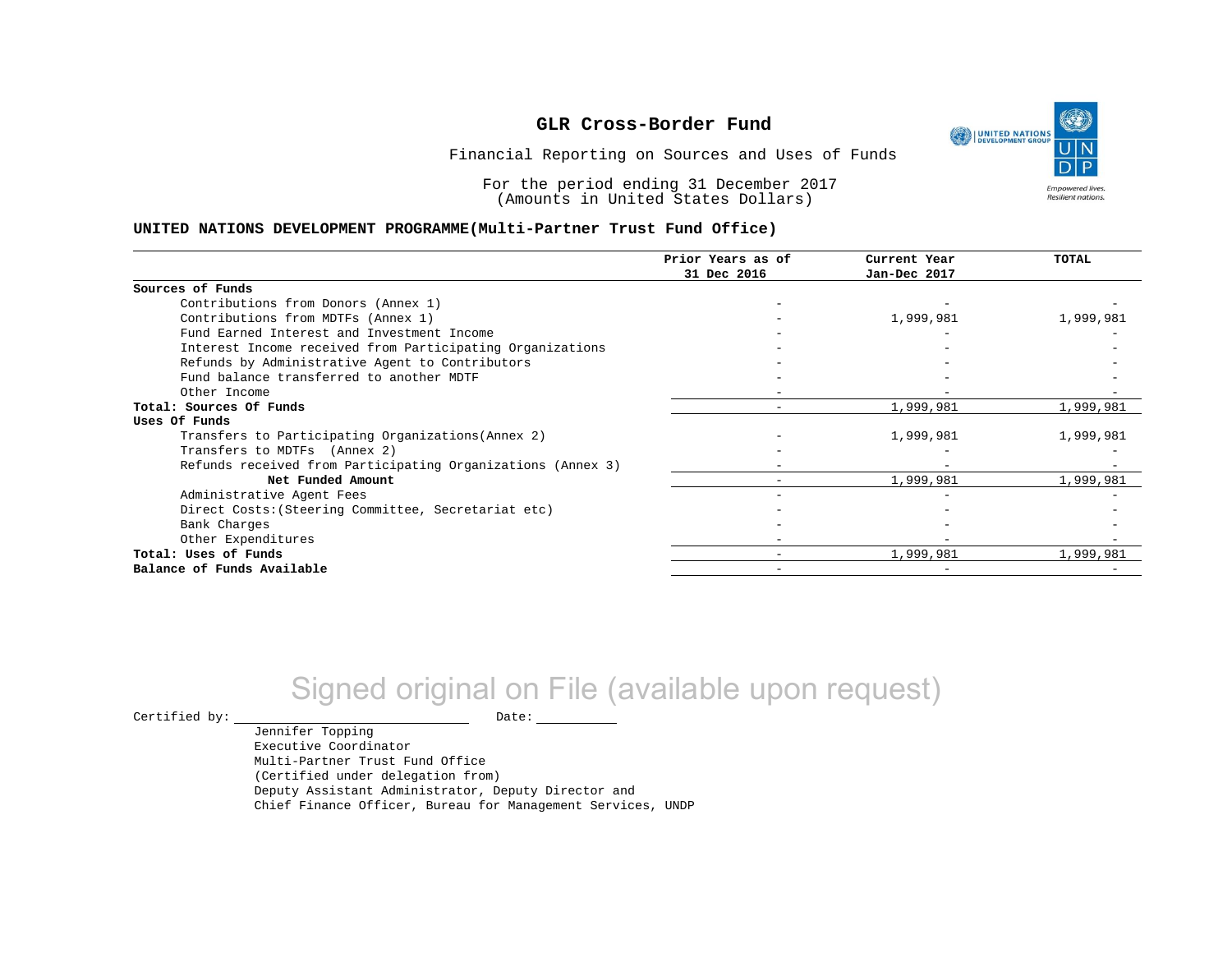

Financial Reporting on Sources and Uses of Funds

For the period ending 31 December 2017 (Amounts in United States Dollars)

#### **UNITED NATIONS DEVELOPMENT PROGRAMME(Multi-Partner Trust Fund Office)**

**Annex - 1: Contributions**

|                   | Prior Years as of | Current Year | <b>TOTAL</b> |
|-------------------|-------------------|--------------|--------------|
|                   | 31 Dec 2016       | Jan-Dec 2017 |              |
| From Contributors |                   |              |              |

**No Activity** Sub-Total: Contributions from Donors **From MDTFs** Peacebuilding Fund - 1,999,981 1,999,981 **Sub-Total: Contributions from MDTFs** - 1,999,981 1,999,981

### **No Activity**

## Signed original on File (available upon request)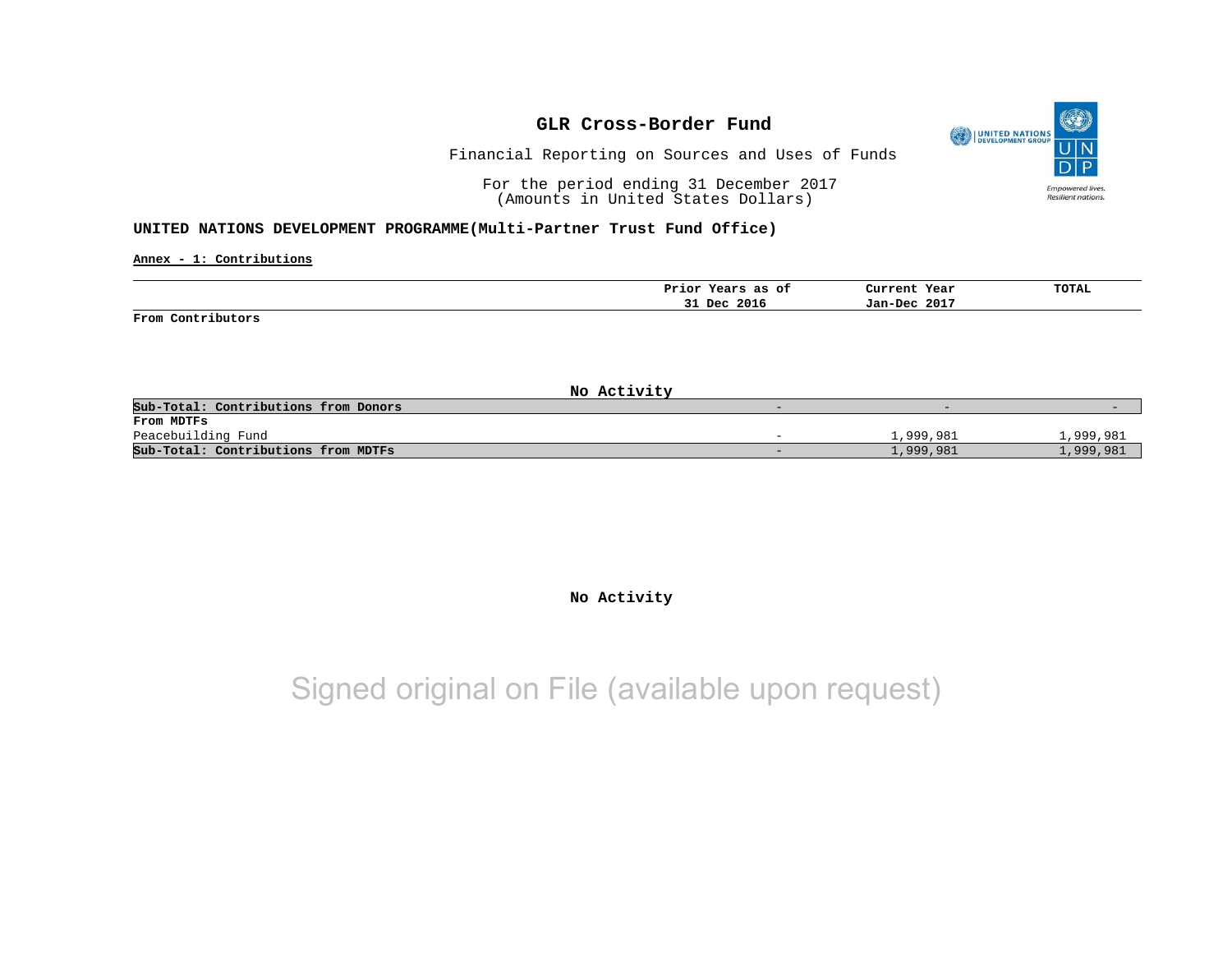

Financial Reporting on Sources and Uses of Funds

For the period ending 31 December 2017 (Amounts in United States Dollars)

### **UNITED NATIONS DEVELOPMENT PROGRAMME(Multi-Partner Trust Fund Office)**

**Annex - 2: Transfers**

|                                | Prior Years as of | Current Year | TOTAL     |
|--------------------------------|-------------------|--------------|-----------|
|                                | 31 Dec 2016       | Jan-Dec 2017 |           |
| To Participating Organizations |                   |              |           |
| IOM                            | -                 | 560,431      | 560,431   |
| UNDP                           | -                 | 845,284      | 845,284   |
| UNHCR                          | -                 | 594,266      | 594,266   |
| Total Transfers                | $\qquad \qquad -$ | 1,999,981    | 1,999,981 |
|                                |                   |              |           |

# Signed original on File (available upon request)